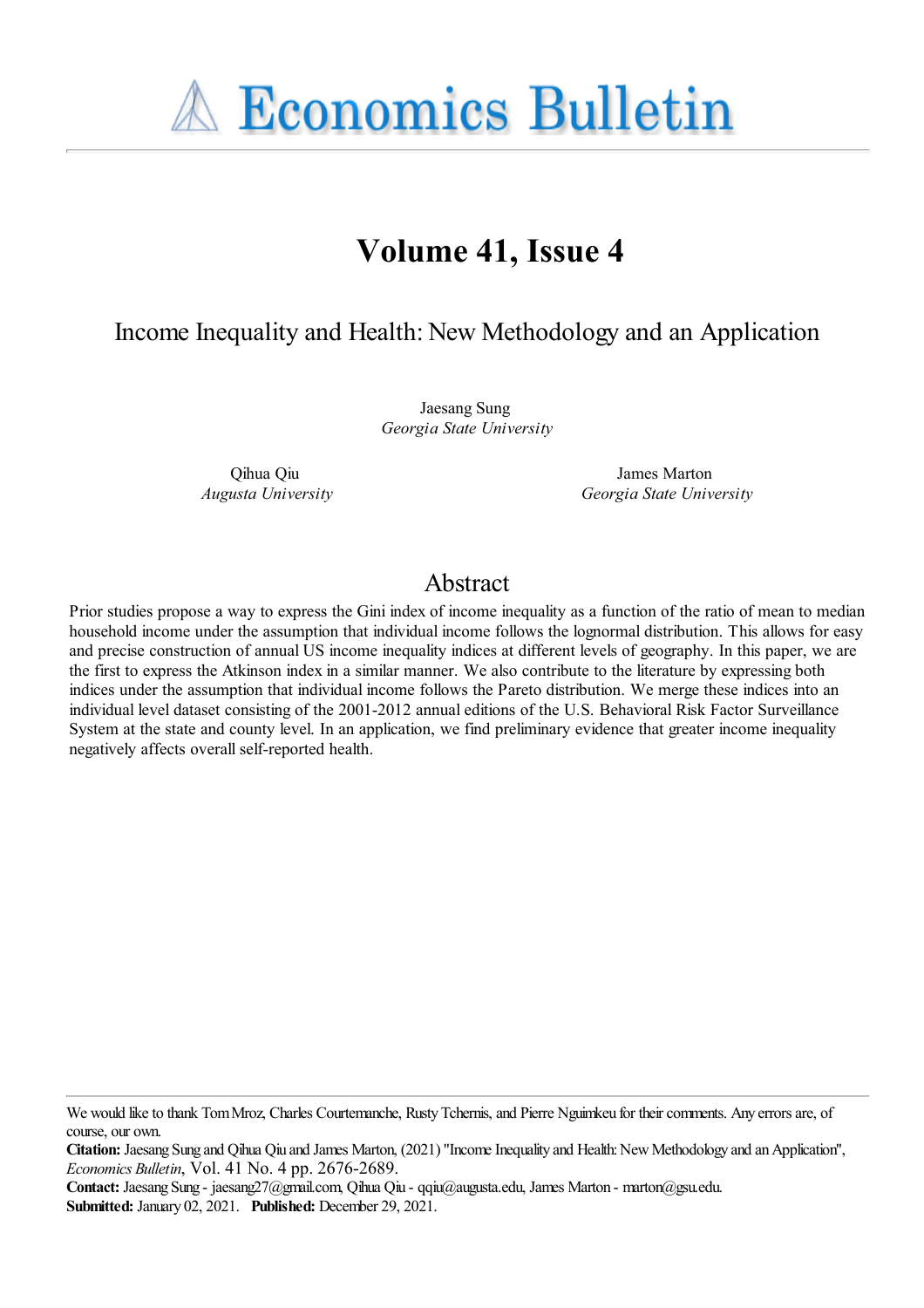# **1. Introduction and Background**

Prior studies propose a way to express the Gini index of income inequality as a function of the ratio of mean to median household income under the assumption that individual income follows the lognormal distribution (Aitchison and Brown, 1957; Crow and Shimizu, 1987). This approach allows for easy and precise calculation of such annual US income inequality measures at different levels of geography. In this paper, we are the first to express the Atkinson index in the same manner. We also contribute to the literature by expressing both indices under the assumption that individual income follows the Pareto distribution.<sup>1</sup>

The absolute income hypothesis (AIH) suggests that increasing income improves health outcomes. The AIH is well-established and supported by prior literature (Bechtel et al., 2012; Lorgelly and Lindley, 2008). The notion that everyone's health in society is reduced when there is more income inequality is known as the income inequality hypothesis (IIH) (Subramanian and Kawachi, 2004; Lynch et al., 2004; Wilkinson and Pickett, 2006; Gravelle and Sutton, 2009). Kaplan et al. (1996) and Kennedy et al. (1996) suggest that under-investment in human and social capital such as education and medical care caused by inequality is a potential mechanism behind the significant relationship between greater inequality and worse health outcomes. Kawachi and Kennedy (1997) also argue that lower inequality promotes social integration that is closely associated with individual well-being.

The ideal dataset to test the IIH would be an individual level dataset containing information about income and health measured frequently over time and space, as well as geographic identifiers. However, no such dataset exists and no annual income inequality measures at different levels of geography are available in the United States. The US Census provides the American Community Survey (ACS) 1-year and 5-year estimates of the state- and county-level Gini index only after 2010.  $2,3$ 

Mellor and Milyo (2002) use data from the 1995-1999 Current Population Survey (CPS) to calculate annual inequality measures at different levels of geography and investigate the effect of income inequality on individual health status. However, concurrent work published in the same year, Blakely et al. (2002), criticizes Mellor and Milyo (2002) for their use of the CPS for income inequality analysis. Blakely et al. (2002) argue that CPS data are not precise enough to calculate inequality measures at local (i.e. sub-state) levels of geography and goes on to suggest that decennial Census data would produce more precise income inequality measures due to larger sample sizes.

The literature has subsequently focused on the use of individual income data from the decennial Census to construct regional income inequality measures. Employing 1990 decennial Census data or 2000 decennial Census data or both, Blakely et al. (2002) and Lopez (2004) show support for the IIH, whereas Chang and Christakis (2005) and Chen and Crawford (2012) find no

l

<sup>&</sup>lt;sup>1</sup> The earliest references regarding modeling the distribution of income are Pareto (1896) and Gibrat (1931) who proposed the Pareto distribution and the lognormal distribution respectively.

<sup>&</sup>lt;sup>2</sup> Please refer to [https://data.census.gov/cedsci/table?q=income%20inequality&tid=ACSDT1Y2019.B19083.](https://data.census.gov/cedsci/table?q=income%20inequality&tid=ACSDT1Y2019.B19083)

<sup>&</sup>lt;sup>3</sup> Meanwhile, our suggested methodology, which will be explained in detail in the next section, enables us to construct both the Gini index and the Atkinson index going as far back as 1991. This is critical in that recent literature (such as Piketty et al., 2017) find that US income inequality strikingly increased during the period including the 1990s and 2000s.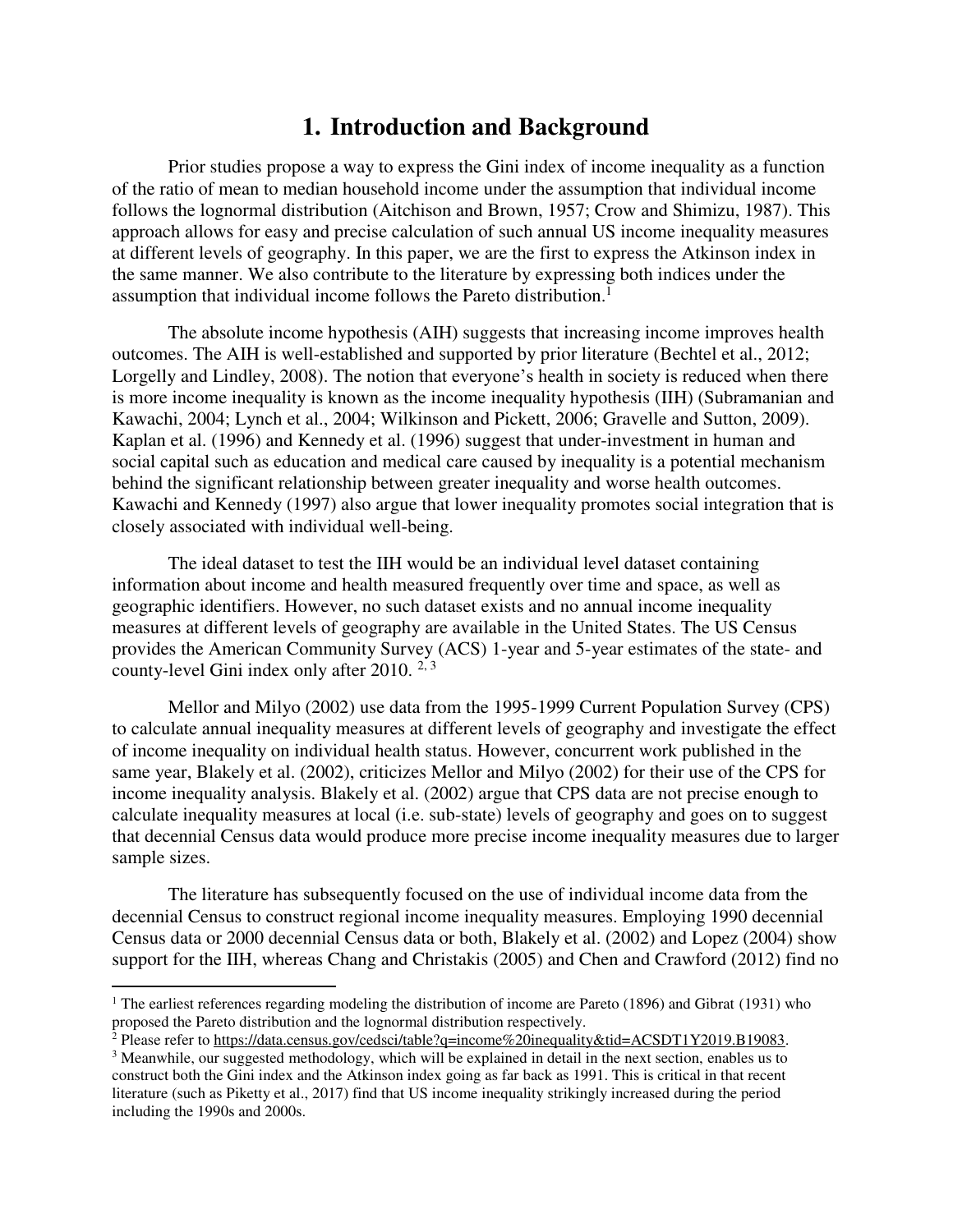effects or mixed effects of inequality on health status and health behaviors. However, a general limitation associated with all of these studies using decennial Census data is the inability to estimate time varying effects of inequality. This is due to the fact that Census data is only produced every ten years.<sup>4</sup> In summary, use of either the CPS or the decennial Census has serious limitations in that they do not allow for the construction of income inequality measures from a dataset with a large sample size that measures income frequently over time (Kopczuk et al., 2010).

Alternatively, Kelly (2000) and Brush (2007) apply a new methodology derived by Aitchison and Brown (1957) and Crow and Shimizu (1987) to construct the annual Gini index as a function of the ratio of mean to median household income under the assumption that US individual income follows the lognormal distribution. Kelly (2000) and Brush (2007) compute annual mean and median household income at both the state and county level using various Federal data sources and then plug them into the derived equation. Both papers examine the relationship between income inequality and crime rather than health.

In this paper we apply the same methodology that Kelly (2000) and Brush (2007) used to address the issues raised by using either the CPS or the decennial Census to estimate the effect of income inequality on health. Furthermore, we contribute to the income inequality literature by applying this methodology to express the Atkinson index, an alternative measure of income inequality, as a function of the ratio of mean to median household income. This is because Kennedy et al. (1996), Weich et al. (2002) and Laporte (2002) suggest that the estimated effect of income inequality on health differs with respect to the choice of income inequality measure. Finally, we also contribute to the literature by deriving both the Gini and Atkinson index under the alternate assumption that individual income follows the Pareto distribution. This is significant in that prior studies such as Piketty (2013) and Sommeiller and Price (2016) model the distribution of US income using the Pareto distribution.

We construct an individual level dataset by combining the 2001-2012 annual editions of the U.S. Behavioral Risk Factor Surveillance System (BRFSS) at the state and county level with annual regional inequality measures computed by our suggested methodologies. In an application, we find preliminary evidence that greater income inequality negatively affects selfreported overall health in the United States.

# **2. Methods**

#### *2.1 Review of the Gini Index under the Lognormal Income Distribution Assumption*

 $\overline{a}$ 

Equation (1) describes the Gini index (Sen, 1973), the most commonly used measure of income inequality in the literature:

<sup>&</sup>lt;sup>4</sup> Alternative approaches to calculating an annual inequality measure include using individual tax filing data from the Internal Revenue Service (IRS) or income data from the ACS. IRS data provide large sample sizes and annual data but access to the data is limited and censored below a threshold level of income. The ACS provides both state and sub-state geographic identifiers via Public Use Microdata Areas (PUMAs). However, the ACS has not provided income data every year. In addition, use of PUMAs as a measure of sub-state geography creates challenges as the PUMA definitions can change over time, unlike other measures of sub-state geography such as counties.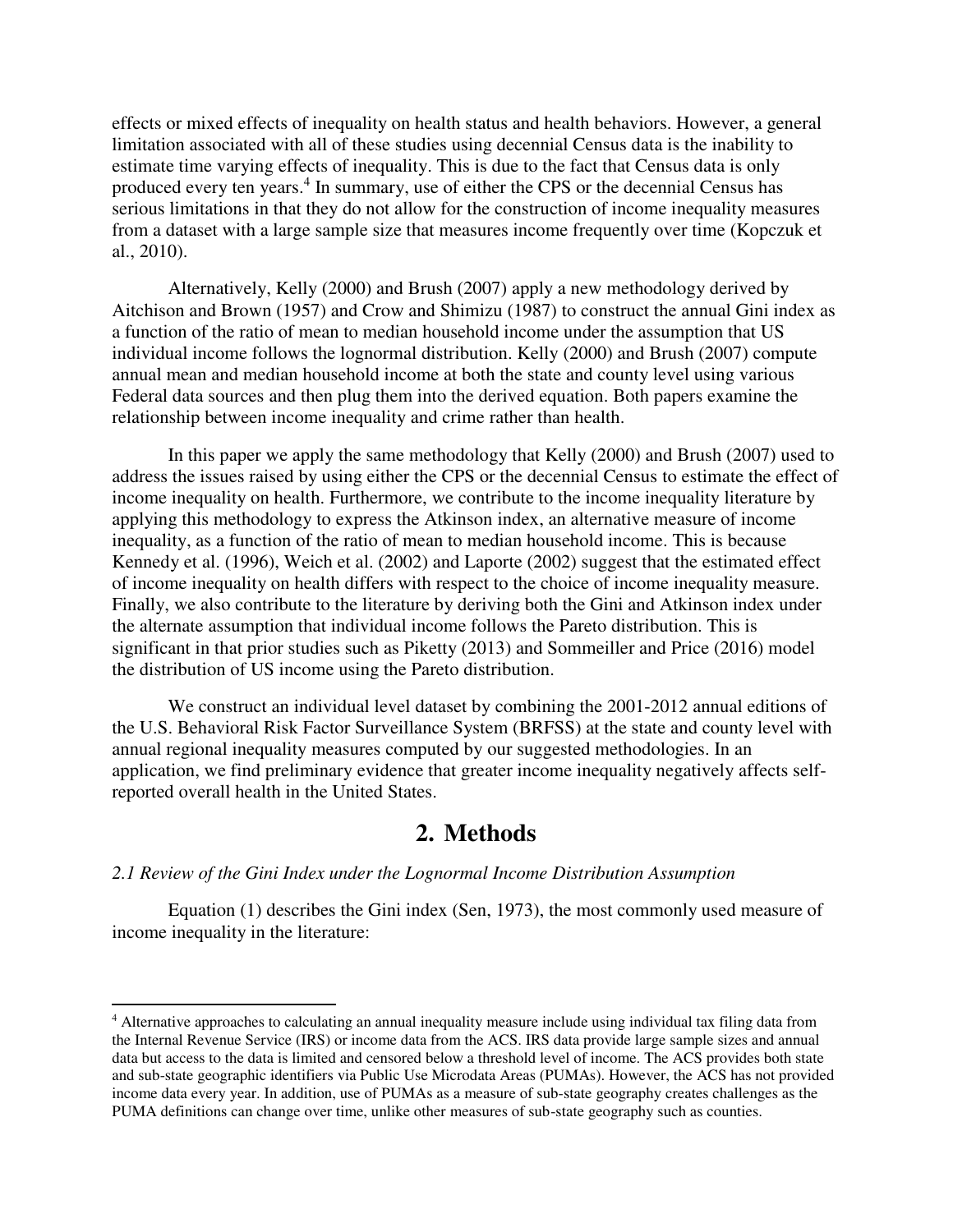$$
G = \frac{1}{n} \left[ n + 1 - 2 \left( \frac{\sum_{i=1}^{n} (n + 1 - i) y_i}{\sum_{i=1}^{n} y_i} \right) \right] \quad \text{for } y_1 \le y_2 \le \dots \le y_n \tag{1}
$$

Here  $y_i$  represents the income of individual (or household) *i* and *n* represents the total number of individuals (or households) being considered. The Gini index varies from 0 (complete income equality) to 1 (complete income inequality). Crow and Shimizu (1987) show that the Gini index can be derived as a function of mean and median household income, under the assumption that individual income is log-normally distributed. This version of the Gini index is represented by equation (2):

$$
G = 2\Phi\left(\sqrt{\ln\left(\frac{\bar{y}}{\bar{y}}\right)}\right) - 1\tag{2}
$$

Here  $\Phi(.)$  is the cumulative density function of standard normal distribution.  $\bar{y}$  and  $\ddot{y}$  are mean and median household income, respectively, of all the households living in the reference group.

#### *2.2 Our Derivation of the Atkinson Index under the Lognormal Income Distribution Assumption*

The Atkinson (1970) index measures the social utility that can be gained by total redistribution from current income distribution to equality. The Atkinson index ranges from 0 (complete equality) to 1 (complete inequality). It is given as:

$$
A = \begin{cases} 1 - \frac{1}{\overline{y}} \left( \frac{1}{n} \sum_{i=1}^{n} y_i^{1-\varepsilon} \right)^{\frac{1}{1-\varepsilon}} & \text{for } 0 \le \varepsilon \neq 1 \\ 1 - \frac{1}{\overline{y}} \left( \prod_{i=1}^{n} y_i \right)^{\frac{1}{n}} & \text{for } \varepsilon = 1 \end{cases}
$$
(3)

Here  $\varepsilon$  is the "inequality aversion parameter." The higher the value of  $\varepsilon$  is, the higher level of the society's aversion toward inequality, and the more gain by redistribution from inequality to equality. In practice,  $\varepsilon$  values of 0.5, 1, or 2 are used commonly (Lorgelly and Lindley, 2008; Bechtel et al., 2012). Under the lognormal income distribution assumption such that:  $y_i \sim \ln N(\mu, \sigma^2)$ , the Atkinson index can be expressed as (Lubrano, 2013):

$$
A = 1 - e^{-\frac{1}{2}\sigma^2 \varepsilon} \tag{4}
$$

For individual household income that follows lognormal distribution, the mean and median household income are  $\bar{y} = e^{\mu + \frac{1}{2}}$  $\frac{1}{2}\sigma^2$  and  $\ddot{y} = e^{\mu}$ . So we solve for  $\sigma^2$ :

$$
\sigma^2 = 2 \ln \left( \frac{\bar{y}}{\bar{y}} \right) \tag{5}
$$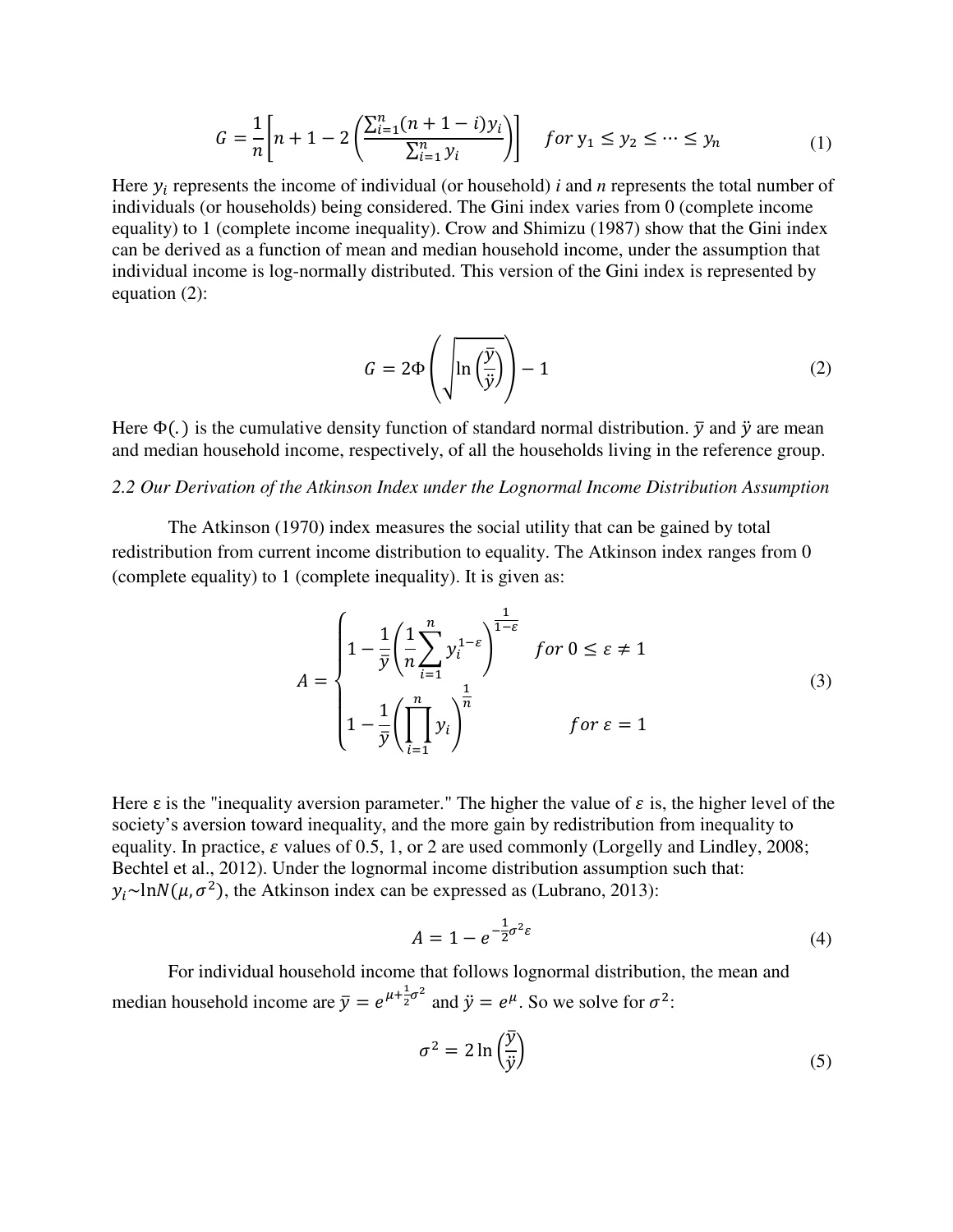Plugging equation (5) into equation (4), we can derive the Atkinson index under lognormal income distribution as:

$$
A = 1 - \left(\frac{\ddot{y}}{\overline{y}}\right)^{\varepsilon} \tag{6}
$$

#### *2.3 Our Derivation of the Gini Index and Atkinson Index under the Pareto Income Distribution Assumption*

Assume individual household income,  $y_i$ , follows the Pareto distribution within the reference group such that:  $y_i \sim Pareto (y_m, \alpha)$ . Here  $y_m > 0$  denotes the minimum possible value of  $y_i$ . The positive parameter  $\alpha$  is the Pareto index when the Pareto distribution is used to model the distribution of wealth. Under the Pareto income distribution assumption, the Gini index and the Atkinson index can be expressed as equation (7) and equation (8) respectively (Lubrano, 2013):

$$
G = \frac{1}{2\alpha - 1} \tag{7}
$$

$$
A = 1 - \frac{(\alpha - 1)\alpha^{\frac{1}{1-\epsilon}}}{\alpha[\alpha + \epsilon - 1]^{\frac{1}{1-\epsilon}}}
$$
(8)

Sung et al. (2020) solve the Pareto index,  $\alpha$ , as a function of mean and median household income such that:  $5<sup>5</sup>$ 

$$
\alpha = \frac{\ln 2}{\ln 2 + W(\theta)}, \ W(\theta) \approx \theta - \theta^2 + \frac{3}{2}\theta^3 - \frac{8}{3}\theta^4 + \frac{125}{24}\theta^5, \ \theta = -\frac{\ln 2}{2} * \frac{\ddot{y}}{\overline{y}}
$$
(9)

Here  $W(\theta)$  is the Lambert W function expressed as a Taylor series that can be approximated using the Lagrange inversion theorem. Plugging equation (9) into equations (7) and (8), we can derive the Gini index and Atkinson index ( $\varepsilon$ =0.5, 1, 2) under Pareto income distribution assumption as:

$$
G = \frac{\ln 2 + W(\theta)}{\ln 2 - W(\theta)}
$$
(10)

l

<sup>&</sup>lt;sup>5</sup> Sung et al. (2020) derive the Yitzhaki index of relative deprivation as a function of mean and median household income under the assumption that US individual income follows the lognormal or Pareto distribution.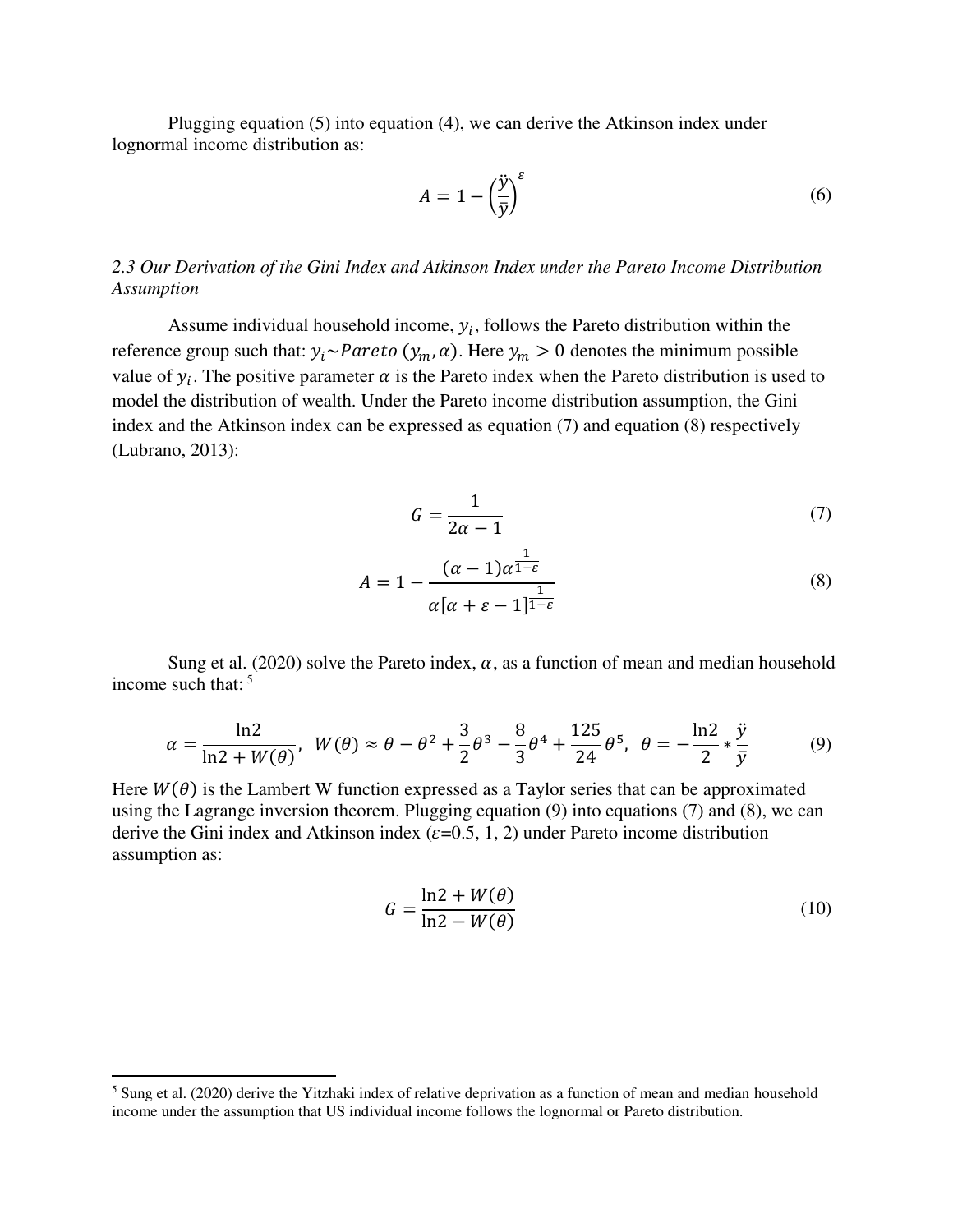$$
A = \begin{cases} \left(\frac{\ln 2 + W(\theta)}{\ln 2 - W(\theta)}\right)^2 & \text{for } \varepsilon = 0.5\\ \frac{\ln 2 + W(\theta)}{\ln 2} & \text{for } \varepsilon = 1\\ \left(\frac{\ln 2 + W(\theta)}{\ln 2}\right)^2 & \text{for } \varepsilon = 2 \end{cases}
$$
(11)

Thus, we can calculate the Gini index and Atkinson index for any time period and level of geography for which we have mean and median household income, regardless of the availability of individual income data, under either the lognormal or Pareto income distribution assumption.<sup>6</sup>

#### *2.4 Calculation of Annual Regional Mean and Median Household Income*

In order to implement this methodology, we compute annual mean and median household income at both the state and county level using various Federal data sources following Sung et al. (2020), a study focusing on relative deprivation rather than income inequality. We obtain regional median household income data from the Census Small Area Income and Poverty Estimate. We calculate regional mean household income by multiplying regional mean personal income from the Bureau of Economic Analysis by regional mean household size from the ACS.<sup>7</sup>

The BRFSS provides both individual income data and health data. However, there are two reasons that we use external aggregate annual income data via the Federal sources to calculate regional mean and median household income. First, the accuracy of these external estimates of income is arguably stronger than estimates of income derived from a smaller individual survey such as the BRFSS or the CPS, especially at sub-state levels of geography such as county. Second, the ability to do both state and sub-state level analysis is important when estimating the impact of income inequality, as the literature has debated the appropriate level of geography to determine an individual's reference group. In particular, we do not believe the BRFSS and the CPS provide a sufficient number of observations to credibly calculate the Gini index or the Atkinson index at the county level. For example, in 2007, Camp county in Texas has only 6 individuals sampled in the BRFSS. It is very difficult to believe that the index calculated using such a small sample size could represent income inequality of the whole population in a county.<sup>8</sup> This trade-off between accurate income estimates and the frequency of such estimates is why some papers in the literature use Decennial Census data (strong on accuracy, weak on frequency) and others use survey data such as the CPS (weaker on accuracy, stronger on frequency). Our approach using annual aggregate income and household size data from external

 $\overline{a}$ 

<sup>7</sup> We use a linear interpolation to approximate mean household size in the years that the ACS data is not available.

<sup>&</sup>lt;sup>6</sup> As an extension, we derive in the appendix Gini indices as a function of socioeconomic subgroup mean and median household incomes under a mixture of lognormal distributions or a mixture of Pareto distributions.

<sup>&</sup>lt;sup>8</sup> Besides that, the BRFSS income data are reported in ranges and are right truncated: less than US\$ 10,000, 10,000-

<sup>14,999, 15,000-19,999, 20,000-24,999, 25,000-34,999, 35,000-49,999, 50,000-74,999,</sup> and 75,000 or above. Therefore, mean household income calculated using BRFSS income data is underestimated.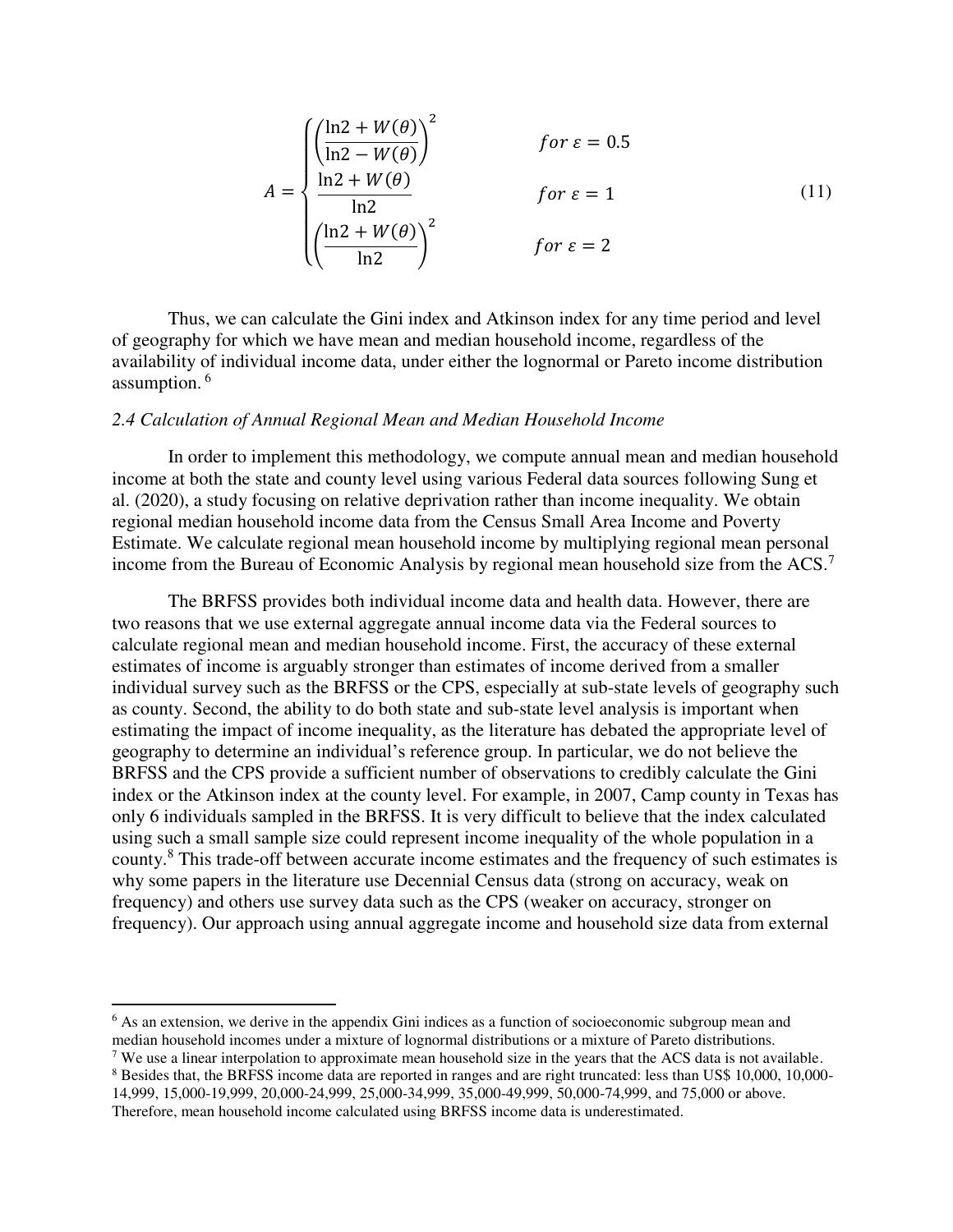Federal sources allows us to have the "best of both worlds" in terms of annual calculation of the index and with accurate income data.

#### *2.5 Econometric Model*

 $\overline{a}$ 

Using the annual Gini index and Atkinson Index at different levels of geography calculated by our suggested methodologies, we examine the effect of income inequality on individuals' overall health by estimating linear models specified as in equation (12) below:

$$
H_{ist} = \alpha + \beta_1 I_{st} + X_{ist}\beta_2 + \beta_3 U_{st} + \delta_s + \lambda_t + \varepsilon_{ist}
$$
 (12)

where  $H_{ist}$  represents the self-reported overall health of person  $i$  in region (state or county)  $s$  at time *t*. We estimate linear probability models (LPMs) for two binary outcomes: reporting "excellent" health or not, and reporting "fair or poor" health or not.<sup>9</sup> Our primary independent variable of interest is denoted by  $I_{st}$ . It represents the Gini index and the Atkinson index for region *s* at time *t*.

We also include a vector of demographic characteristics denoted by  $X_{ist}$ . It consists of logarithmic group average household income stratified by age, gender and education in each state- or county-year (Ruhm, 2005), $^{10}$  age dummies, race dummies, education dummies, a gender dummy, a marital status dummy, and an indicator for respondents participating via cell phone only.<sup>11</sup> The regional unemployment rate in region *s* at time *t* is denoted by  $U_{st}$ . In addition,  $\delta_s$  controls for regional fixed effects and  $\lambda_t$  controls for year-month fixed effects. Finally,  $\varepsilon_{ist}$  is the idiosyncratic error term. We cluster heteroskedasticity-robust standard errors at the state or county level, respectively, according to the level of reference groups.

### **3. Results**

Table I presents our estimated effect of income inequality on individuals' self-reported health status. Overall the results, regardless of income distribution assumption, suggest that income inequality negatively affects self-reported health with the highest degree of statistical significance coming from counties, in terms of our geographic measures. The coefficients imply that a one standard deviation increase in the state income inequality measures reduces the probability of reporting excellent health by 1.96 to 2.00 percent.<sup>12</sup> A one standard deviation increase in the county income inequality measures reduces the probability of reporting excellent

 $9$  In the county-level analysis incorporating 2,342 county fixed effects with 144 year-month fixed effects, use of an LPM significantly reduces the computational burden relative to a nonlinear model such as probit or logit. As a robustness check, we compare the results from LPM and nonlinear models at the state level and they are very similar. The results using nonlinear models at the state level are available upon request.

<sup>&</sup>lt;sup>10</sup> Ruhm (2005) conducts state-level analysis alone using the BRFSS, while we conduct both state and county level analysis.

 $11$  This "cell phone only" indicator has been available in the BRFSS since 2011, indicating whether the respondent exclusively use their cell phone to participate. Individuals who only use their cell phone could have different characteristics than others in the survey (Barbaresco et al., 2015; Courtemanche et al., 2018).

<sup>&</sup>lt;sup>12</sup> For example, the estimated coefficient of the Gini index in column (1) is  $-0.147$ , implying that a one standard deviation increase in the state Gini index reduces the probability of reporting excellent health by 0.408 percentage points or 1.98 percent relative to the 20.65 percent average probability of reporting excellent health.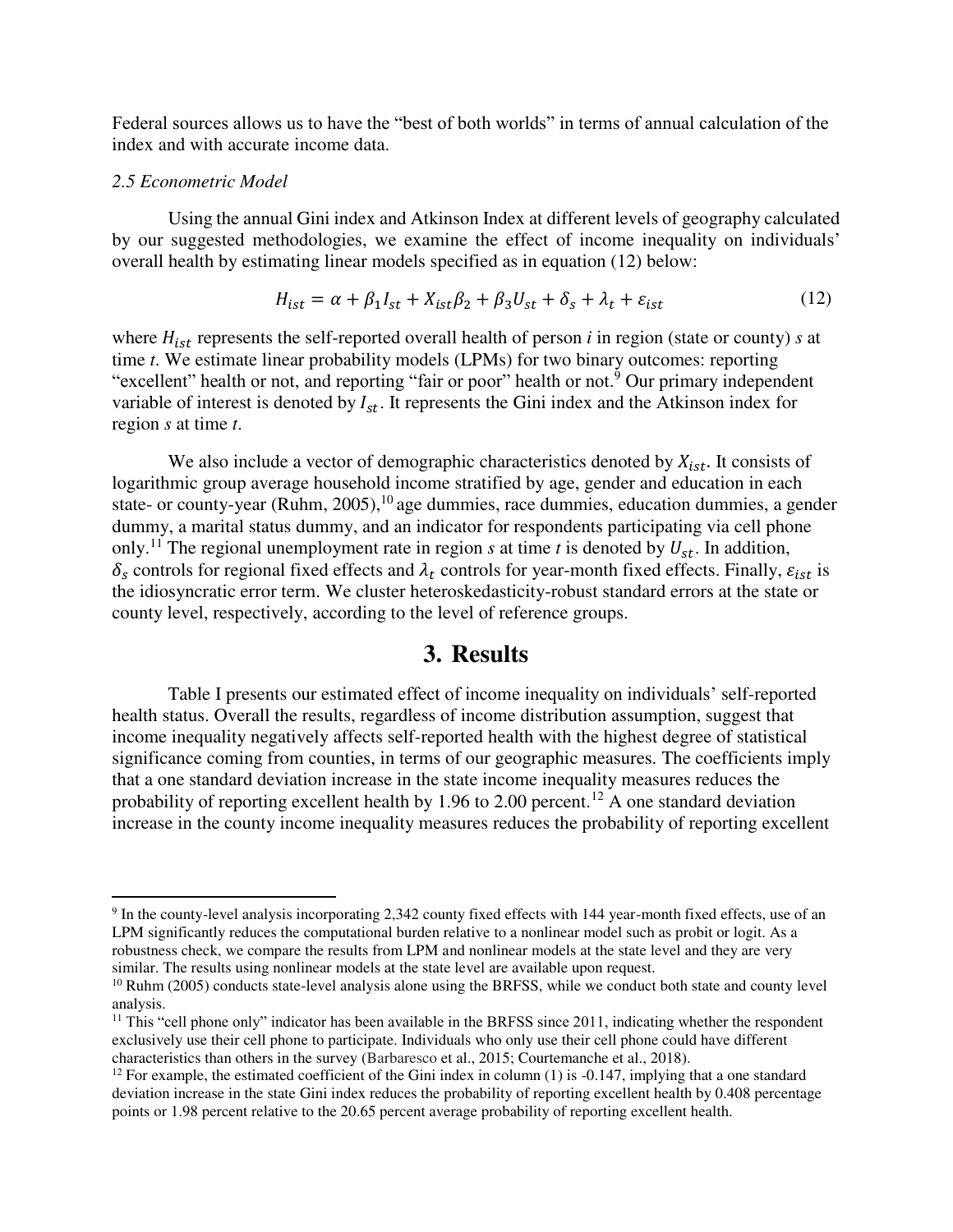health by 1.58 to 1.67 percent, and increases the probability of reporting fair or poor health by 2.08 to 2.33 percent.

|                             | Lognormal    |             |                |            | <b>Pareto</b>         |                       |                |                        |
|-----------------------------|--------------|-------------|----------------|------------|-----------------------|-----------------------|----------------|------------------------|
|                             |              | "Excellent" | "Fair or Poor" |            | "Excellent"           |                       | "Fair or Poor" |                        |
| <b>Explanatory</b>          | <b>State</b> | County      | <b>State</b>   | County     | <b>State</b>          | County                | <b>State</b>   | County                 |
| <b>Variables</b>            | (1)          | (2)         | (3)            | (4)        | (5)                   | (6)                   | (7)            | (8)                    |
| Gini                        | $-0.147*$    | $-0.066*$   | 0.100          | $0.070***$ | $-0.111$ <sup>*</sup> | $-0.051$ <sup>*</sup> | 0.073          | $0.054$ <sup>***</sup> |
|                             | (0.084)      | (0.034)     | (0.080)        | (0.027)    | (0.065)               | (0.026)               | (0.060)        | (0.021)                |
| Percent Change <sup>a</sup> | $-1.98\%$    | $-1.61\%$   | $1.69\%$       | $2.23\%$   | $-2.00\%$             | $-1.67\%$             | $1.66\%$       | 2.25%                  |
| Atkinson $(\epsilon=0.5)$   | $-0.142$     | $-0.065*$   | 0.087          | $0.072***$ | $-0.104$              | $-0.047*$             | 0.060          | $0.053**$              |
|                             | (0.088)      | (0.035)     | (0.078)        | (0.028)    | (0.067)               | (0.027)               | (0.058)        | (0.021)                |
| Percent Change <sup>a</sup> | $-2.00\%$    | $-1.61\%$   | $1.54\%$       | $2.33\%$   | $-2.00\%$             | $-1.59\%$             | $1.45\%$       | $2.29\%$               |
| Atkinson $(\epsilon=1)$     | $-0.101*$    | $-0.046*$   | 0.067          | $0.049***$ | $-0.127*$             | $-0.057**$            | 0.090          | $0.059***$             |
|                             | (0.059)      | (0.024)     | (0.055)        | (0.019)    | (0.071)               | (0.029)               | (0.069)        | (0.02)                 |
| Percent Change <sup>a</sup> | $-1.99\%$    | $-1.63\%$   | $1.66\%$       | $2.28\%$   | $-1.96\%$             | $-1.64\%$             | $1.75\%$       | 2.14%                  |
| Atkinson $(\epsilon=2)$     | $-0.097*$    | $-0.044**$  | 0.072          | $0.044***$ | $-0.094*$             | $-0.043*$             | 0.062          | $0.046***$             |
|                             | (0.052)      | (0.022)     | (0.053)        | (0.017)    | (0.055)               | (0.022)               | (0.051)        | (0.018)                |
| Percent Change <sup>a</sup> | $-1.92\%$    | $-1.58\%$   | $1.80\%$       | $2.08\%$   | $-2.00\%$             | $-1.66\%$             | $1.67\%$       | 2.23%                  |

| Table I. Effect of Income Inequality Indices on Health Outcomes |  |  |  |  |  |  |  |
|-----------------------------------------------------------------|--|--|--|--|--|--|--|
|-----------------------------------------------------------------|--|--|--|--|--|--|--|

Robust standard errors clustered at the state or county level are in parentheses (\*\*\*  $p<0.01$ , \*\*  $p<0.05$ , \*  $p<0.1$ ). a. Percent changes from a one standard deviation change in the respective index.

Table II reports our estimated effects of logarithmic group average income on selfreported health, which strongly support the absolute income hypothesis that higher absolute income promotes health, thus being consistent with previous literature. It is worth noting that these estimated effects are completely robust across specifications using different inequality measures (i.e., Gini, Atkinson) and income distribution assumptions (i.e., Lognormal, Pareto), which is in line with prior literature suggesting that absolute income effects are not sensitive to various inequality measures (Lorgelly and Lindley, 2008).

|                             | "Excellent"  |            | "Fair or Poor" |             |
|-----------------------------|--------------|------------|----------------|-------------|
|                             | <b>State</b> | County     | <b>State</b>   | County      |
| <b>Explanatory Variable</b> |              |            | (3)            | (4)         |
| Ln (Group Average Income)   | $0.049***$   | $0.036***$ | $-0.080***$    | $-0.061***$ |
|                             | (0.009)      | (0.002)    | (0.006)        | (0.002)     |

Robust standard errors clustered at the state or county level are in parentheses (\*\*\* p<0.01, \*\* p<0.05, \* p<0.1).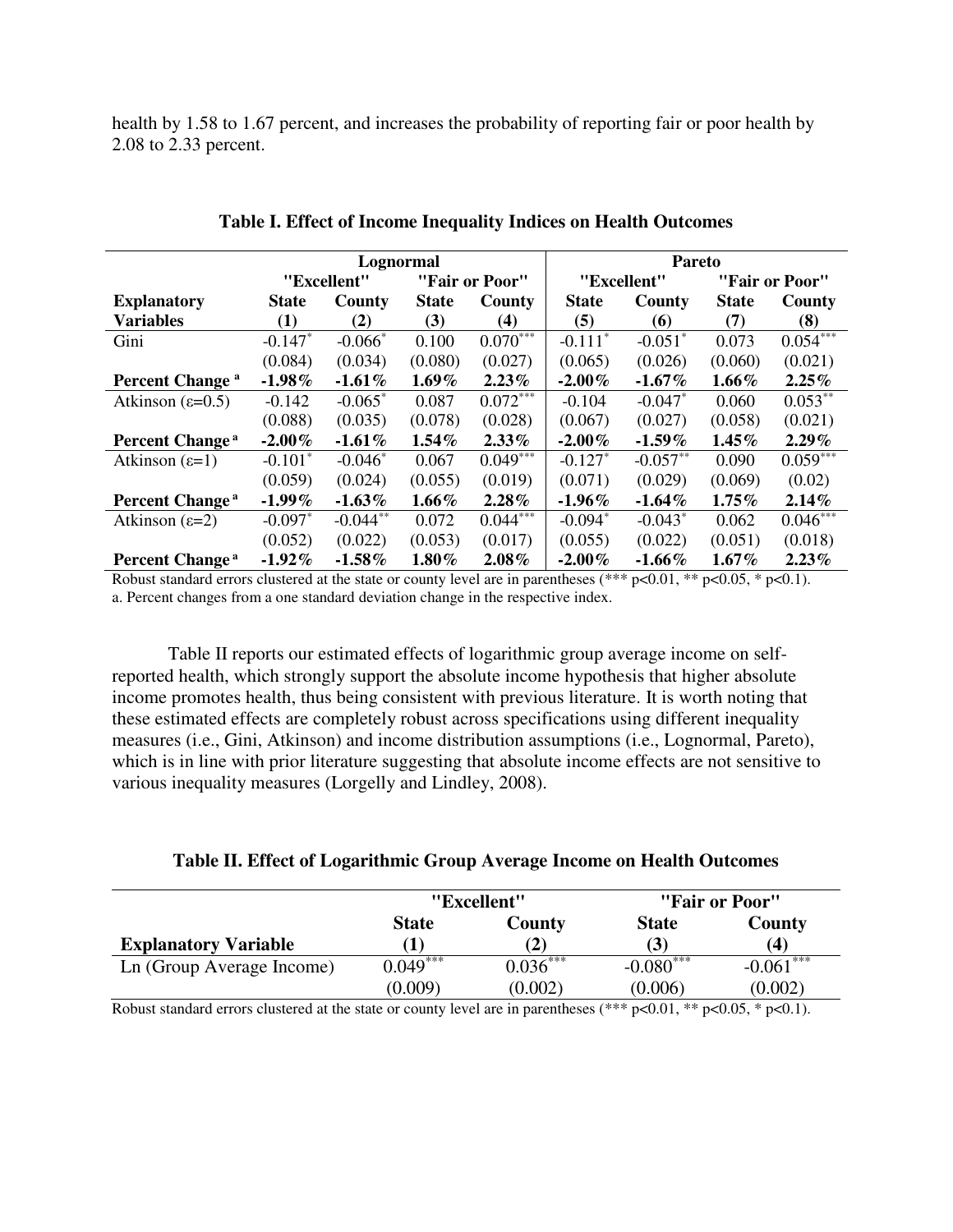## **4. Discussion**

In this paper we extend the income inequality literature by expressing both the Gini and Atkinson index as a function of the ratio of the mean to median household income. We also model individual income as following either the lognormal or Pareto distribution when using each index. This approach produces precise annual Gini and Atkinson indices at different levels of geography, thus solving the sample size problem in the literature by incorporating externally calculated inequality measures. In an application, we find preliminary evidence that greater income inequality negatively affects overall self-reported health in the United States.

Interest within the academic literature and the popular press on the consequences of income inequality has exploded in recent years. This is no doubt driven by the dramatic widening of the income distribution in both the United States as well as many other developed countries over the past 30 years (Piketty et al., 2017; Piketty and Saez, 2003; Boustan et al., 2013). In light of this, we believe our suggested approach will be of help to those interested in investigating the effect of increases in income inequality across a variety of research fields.

One potential limitation of our work is that estimating the effect of income inequality on health is challenging because the causal relationship might also run from health to inequality. However, our application focuses on a period in the U.S. with tremendous changes in economic conditions (including the economic boom from 2002 to 2006 and the Great Recession from 2006 to 2009), which one may argue could exogenously affect income inequality. We believe, therefore, such exogenous changes in inequality might reduce this concern to some degree.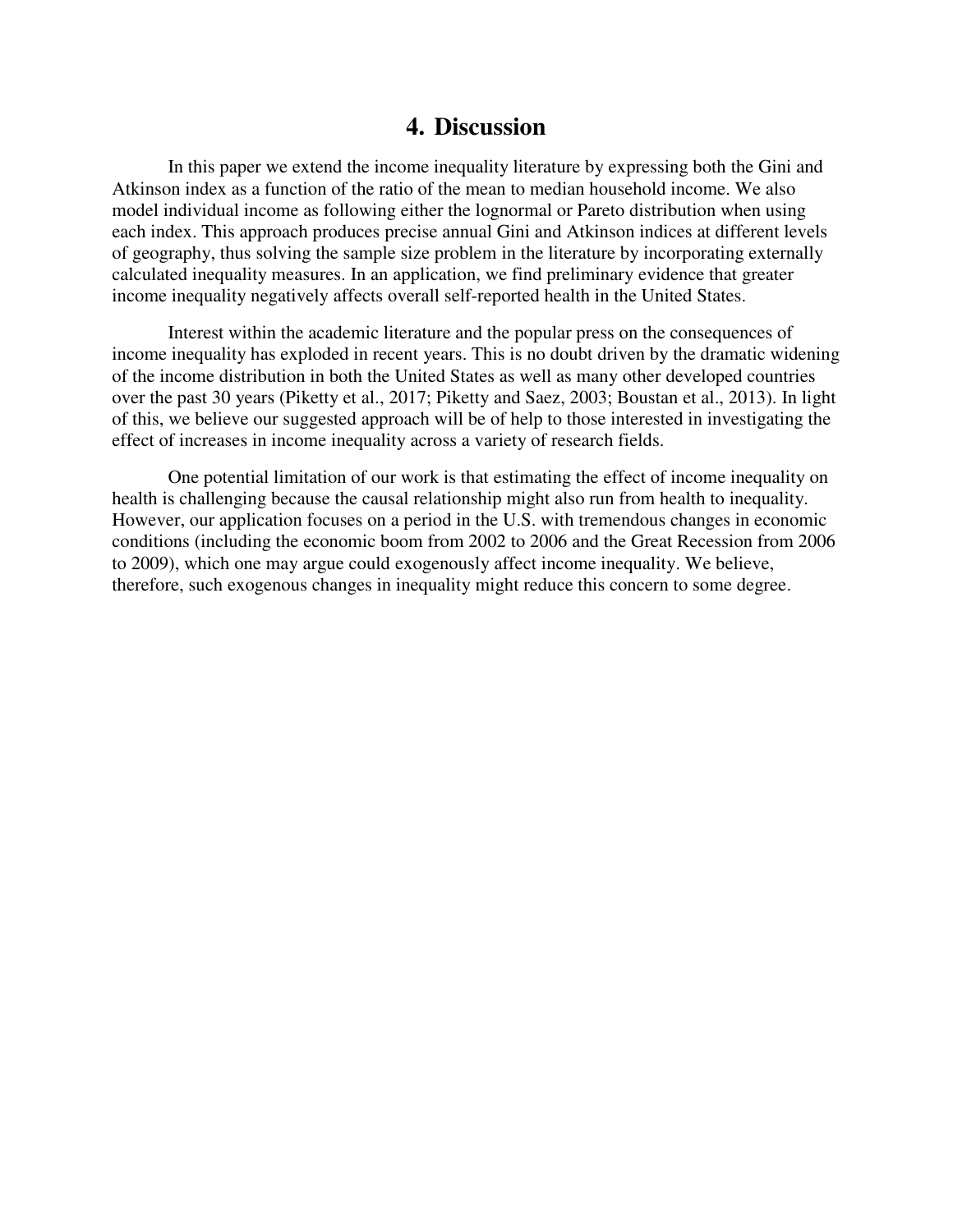#### **References**

- Aitchison, J. and J.A.C. Brown (1957) *The Lognormal Distribution*, Cambridge University Press.
- Atkinson, A.B. (1970) "On the measurement of inequality" *Journal of Economic Theory* **2**(3), 244-263.
- Barbaresco, S., Courtemanche, C.J., and Y. Qi (2015) "Impacts of the Affordable Care Act dependent coverage provision on health-related outcomes of young adults" *Journal of Health Economics* **40**, 54-68.
- Bechtel, L., Lordan, G., and D.S.P. Rao (2012) "Income inequality and mental health—empirical evidence from Australia" *Health Economics* **21**, 4-17.
- Blakely, T.A., Lochner, K., I. Kawachi (2002) "Metropolitan area income inequality and selfrated health—a multi-level study." *Social Science & Medicine* **54**(1), 65-77.
- Boustan, L., Ferreira, F., Winkler, H., E.M. Zolt (2013) "The effect of rising income inequality on taxation and public expenditures: Evidence from US municipalities and school districts, 1970–2000" *The Review of Economics and Statistics* **95**(4), 1291-1302.
- Brush, J. (2007) "Does income inequality lead to more crime? A comparison of cross-sectional and time-series analyses of United States counties" *Economics Letters* **96**(2), 264-268.
- Chang, V.W. and N.A. Christakis (2005) "Income inequality and weight status in US metropolitan areas" *Social Science & Medicine* **61**(1), 83-96.
- Chen, Z. and C.A.G. Crawford (2012) "The role of geographic scale in testing the income inequality hypothesis as an explanation of health disparities." *Social Science & Medicine* **75**(6), 1022-1031.
- Courtemanche, C., Marton, J., Ukert, B., Yelowitz, A., and D. Zapata (2018) "Early effects of the Affordable Care Act on health care access, risky health behaviors, and self‐assessed health" *Southern Economic Journal* **84**(3), 660-691.
- Crow, E.L. and K. Shimizu (1987) *Lognormal Distributions*, New York: Marcel Dekker.
- Gibrat, R. (1931) *Les Inégalités ́conomiques*, Librairie du Recueil Sirey, Paris.
- Gravelle, H. and M. Sutton (2009) "Income, relative income, and self‐reported health in Britain 1979–2000" *Health Economics* **18**(2), 125-145.
- Kaplan, G.A, Pamuk, E.R., Lynch, J.W., Cohen, R.D., and J.L. Balfour (1996) "Inequality in income and mortality in the United States: analysis of mortality and potential pathways" *Bmj* **312**(7037), 999-1003.
- Kelly, M. (2000) "Inequality and crime" *The Review of Economics and Statistics* **82**(4), 530-539.
- Kennedy, B.P., Kawachi, I., D. Prothrow-Stith (1996) "Income distribution and mortality: cross sectional ecological study of the Robin Hood index in the United States". *The BMJ* **312**(7037), 1004-1007.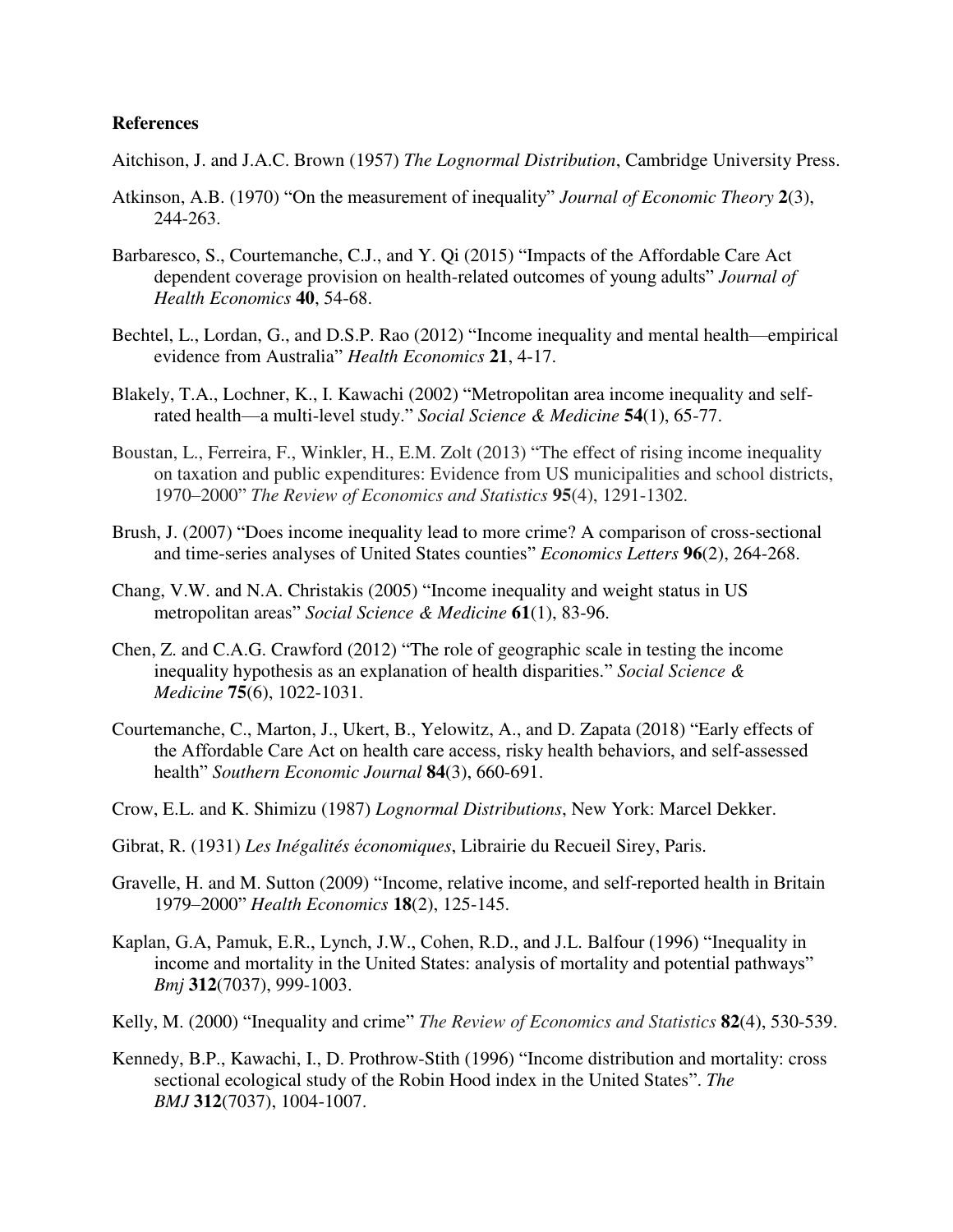- Kopczuk, W., Saez, E., and J. Song (2010) "Earnings inequality and mobility in the United States: evidence from social security data since 1937" *Quarterly Journal of Economics*  **125**(1), 91-128.
- Laporte, A. (2002) "A note on the use of a single inequality index in testing the effect of income distribution on mortality" *Social Science & Medicine* **55**(9), 1561-1570.
- Lopez, R. (2004) "Income inequality and self-rated health in US metropolitan areas: a multilevel analysis" *Social Science & Medicine* **59**(12), 2409-2419.
- Lorgelly, P.K. and J. Lindley (2008) "What is the relationship between income inequality and health? Evidence from the BHPS" *Health Economics* **17**(2), 249-265.
- Lubrano, M. (2013) "The econometrics of inequality and poverty. Lecture 4: Lorenz curves, the Gini coefficient and parametric distributions" [http://www.vcharite.univ](http://www.vcharite.univ-mrs.fr/PP/lubrano/poverty.htm)[mrs.fr/PP/lubrano/poverty.htm.](http://www.vcharite.univ-mrs.fr/PP/lubrano/poverty.htm) Accessed 1 August 2019.
- Lynch, J., Smith, G.D., Harper, S.A., M. Hillemeier, N. Ross, G.A. Kaplan, and M. Wolfson (2004) "Is income inequality a determinant of population health? Part 1. A systematic review" *The Milbank Quarterly* **82**(1), 5-99.
- Mellor, J.M. and J. Milyo (2002) "Income inequality and health status in the United States: evidence from the current population survey" *The Journal of Human Resources* **37**(3), 510- 539.
- Modalsli, J. (2015) "Inequality in the very long run: inferring inequality from data on social groups" *Journal of Economic Inequality* **13**(2), 225–247.
- Pareto, V. (1896) *Cours d'economie politique*, Lausanne. (Vol. 1). F. Rouge.
- Piketty, T., Saez, E., and G. Zucman (2017) "Distributional national accounts: methods and estimates for the United States" *Quarterly Journal of Economics* **133**(2), 553-609.
- Piketty, T. (2013) *Capital in the twenty-first century*, Harvard University Press.
- Piketty, T. and E. Saez (2003) "Income inequality in the United States, 1913–1998" *Quarterly Journal of Economics* **118**(1), 1-41.
- Ruhm, C.J. (2005) "Healthy living in hard times" *Journal of Health Economics* **24**(2), 341-363.
- Sarabia, J.M., Castillo, E., Pascual, M., and M. Sarabia (2005). "Mixture Lorenz curves" *Economics Letters* **89**(1), 89-94.
- Sen, A. (1973) *On economic inequality*, Oxford University Press.
- Sommeiller, E., Price, M., and E. Wazeter (2016). "Income inequality in the U.S. by state, metropolitan area, and county" *Economic Policy Institute*, 2.
- Subramanian, S.V. and I. Kawachi (2004) "Income inequality and health: what have we learned so far?" *Epidemiologic Reviews* **26**(1), 78-91.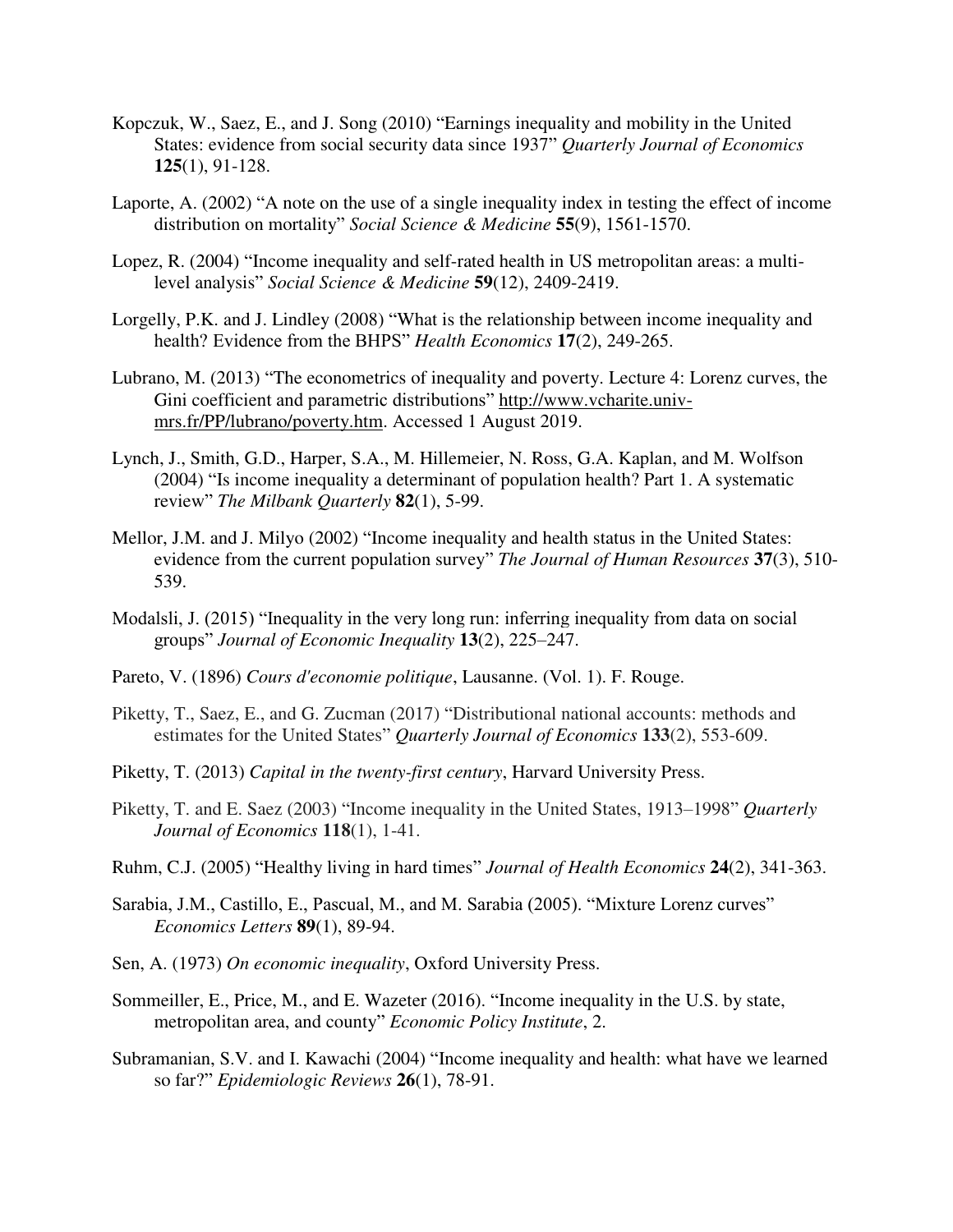- Sung, J., Qiu, Q., and J. Marton (2020) "Relative deprivation: a new derivation and application" *Applied Economics Letters*, 1-4.
- Weich, S., Lewis, G., and S.P. Jenkins (2002) "Income inequality and self-rated health in Britain" *Journal of Epidemiology & Community Health* **56**(6), 436-441.
- Wilkinson, R.G. and K.E. Pickett (2006) "Income inequality and population health: a review and explanation of the evidence" *Social Science & Medicine* **62**(7), 1768-1784.
- Young, A. (2011) The Gini Coefficient for a Mixture of Ln-Normal Populations. The London School of Economics and Political Science, London, UK.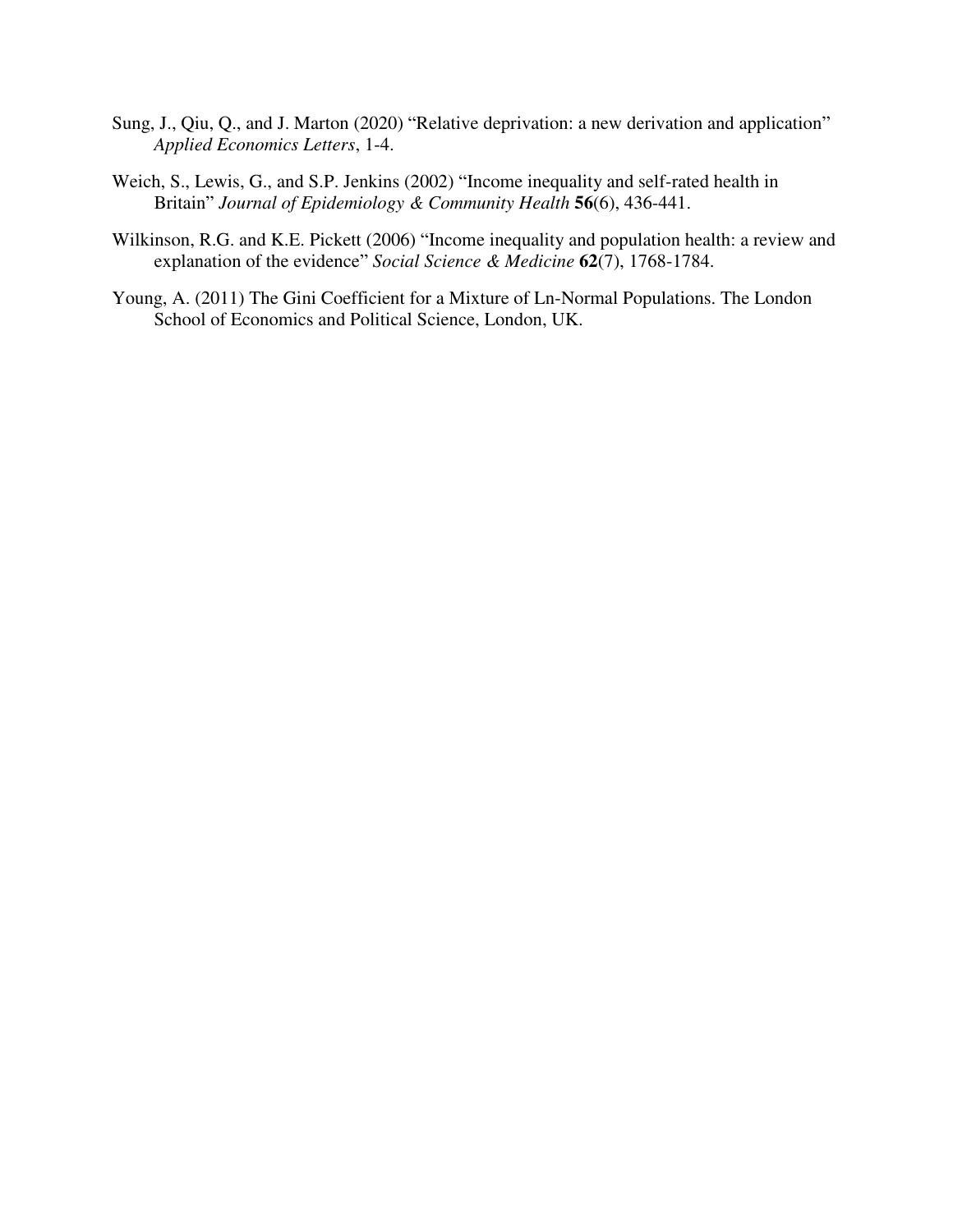#### **Appendix: Derivation for Mixture Gini Indices (Lognormal, Pareto)**

In this appendix, we first briefly review the Gini index from a mixture of lognormal distribution done by prior studies. We then extend this work by expressing the lognormal mixture Gini index as a function of subgroup mean and median household incomes. Following that, we derive a mixture Gini index from Pareto distribution that can be expressed as a function of subgroup mean and median household incomes. Due to the limitation on data availability, we do not have data on mean and median household incomes of socioeconomic subgroups at the state- or county-level from reliable Federal data sources for an application of our derived mixture Gini indices. Future studies can apply our mixture Gini indices if such aggregate income data become available.

#### *A1. Review and extension of Gini Index from a mixture of lognormal distributions*

Prior studies have derived the Gini index from a mixture of lognormal distributions as follows (Young, 2011; Modalsli, 2015):

$$
G = \sum_{i=1}^{M} \sum_{j=1}^{M} \frac{p_i p_j \bar{y}_i}{\bar{y}} \left( 2\Phi \left( \frac{\mu_i - \mu_j + 0.5\sigma_i^2 + 0.5\sigma_j^2}{\sqrt{\sigma_i^2 + \sigma_j^2}} \right) \right) - 1 \tag{A1}
$$

where  $M$  is the total number of socioeconomic subgroups, and  $i$  and  $j$  denote subgroups (rather than individuals).  $\bar{y}_i$  is the mean household income of subgroup *i*, and  $y \sim \ln N(\mu_i, \sigma_i^2)$  in every subgroup  $i$ .

We extend equation (A1) to a function of subgroup mean to median household incomes as equation (A2):

$$
G = \sum_{i=1}^{M} \sum_{j=1}^{M} \frac{p_i p_j \bar{y}_i}{\bar{y}} \left( 2\Phi \left( \frac{\ln \left( \frac{\bar{y}_i \bar{y}_j}{\bar{y}_j^2} \right)}{\sqrt{2\ln \left( \frac{\bar{y}_i \bar{y}_j}{\bar{y}_j \bar{y}_j} \right)}} \right) - 1 \right)
$$
(A2)

where  $\bar{y}_j$  is the mean household income of subgroup j, and  $\ddot{y}_i$  ( $\ddot{y}_j$ ) is the median household income of subgroup  $i$  ( $j$ ).

#### *A2. Our derivation of Gini Index from a Mixture of Pareto distributions*

We derive the Gini index following a mixture of Pareto distribution and express it as a function of subgroup mean and median household incomes.

For household income that follows Pareto distribution  $y \sim$  Pareto  $(y_m, \alpha_i)$  in each subgroup *i*, we have the probability density function and cumulative density function as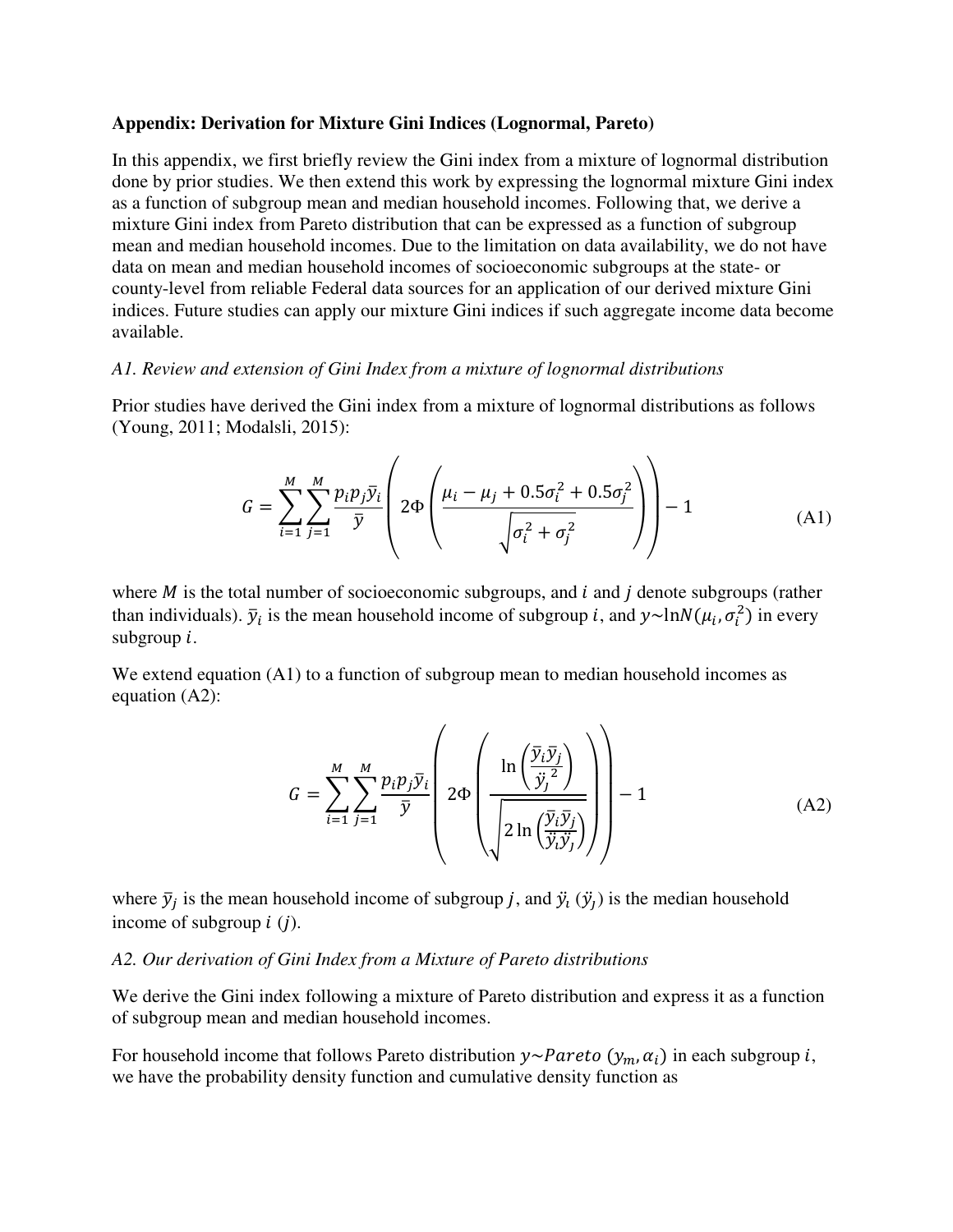$$
f_i(y) = \frac{\alpha_i y_m^{\alpha_i}}{y^{\alpha_i+1}}, \qquad F_i(y) = 1 - \left(\frac{y_m}{y}\right)^{\alpha_i}
$$

Therefore, the probability density function of the total population with  $M$  subgroups is:

$$
f(y) = \sum_{i=1}^{M} p_i f_i(y) = \sum_{i=1}^{M} p_i \frac{\alpha_i y_m^{\alpha_i}}{y^{\alpha_i+1}}
$$

Following that, the cumulative density function of the total population with  $M$  subgroups:

$$
F(y) = \int_{y_m}^{y} f(u) du = \int_{y_m}^{y} \sum_{i=1}^{M} p_i f_i(u) du = \sum_{i=1}^{M} p_i \int_{y_m}^{y} f_i(u) du = \sum_{i=1}^{M} p_i F_i(y)
$$

We have known the Lorenz Curve under the Pareto distribution in each subgroup  $i$  is:

$$
L_i(F_i) = 1 - (1 - F_i)^{1 - \frac{1}{\alpha_i}}
$$

The Lorenz Curve under a mixture of Pareto distributions in the total population with  $M$ subgroups can be expressed as a weighted mean as well (Sarabia et al., 2005):

$$
L(F) = \sum_{i=1}^{M} p_i L_i(F_i) = \sum_{i=1}^{M} p_i \left( 1 - \left( 1 - F_i(y) \right)^{1 - \frac{1}{\alpha_i}} \right)
$$

Therefore, we can calculate the Gini index under a mixture of Pareto distributions as:

$$
G = 1 - 2 \int_{0}^{1} L(F) dF
$$
  
\n
$$
= 1 - 2 \sum_{\substack{i=1 \ i \neq j}}^{M} p_i \int_{0}^{1} \left( 1 - (1 - F_i(u))^{1 - \frac{1}{\alpha_i}} \right) d\left( \sum_{i=1}^{M} p_j F_j(u) \right)
$$
  
\n
$$
= 1 - 2 \sum_{\substack{i=1 \ i \neq j}}^{M} p_i p_j \int_{0}^{1} \left( 1 - (1 - F_i(u))^{1 - \frac{1}{\alpha_i}} \right) dF_j(u)
$$
  
\n
$$
= 1 - 2 \sum_{\substack{i=1 \ i \neq j}}^{M} p_i p_j \int_{y_m}^{\infty} \left( 1 - \left( \frac{y_m}{u} \right)^{\alpha_i - 1} \right) d\left( 1 - \left( \frac{y_m}{u} \right)^{\alpha_j} \right)
$$
  
\n
$$
= 1 - 2 \sum_{\substack{i=1 \ i \neq j}}^{M} \sum_{j=1}^{M} p_i p_j \int_{y_m}^{\infty} \left( \left( \frac{y_m}{u} \right)^{\alpha_i - 1} \right) d\left( \left( \frac{y_m}{u} \right)^{\alpha_j} \right)
$$
  
\n
$$
= 1 - 2 \sum_{\substack{i=1 \ i \neq j}}^{M} \sum_{j=1}^{M} p_i p_j y_m^{\alpha_i - 1} y_m^{\alpha_j} \int_{y_m}^{\infty} u^{1 - \alpha_i} du^{-\alpha_j}
$$
  
\n
$$
= 1 - 2 \sum_{\substack{i=1 \ i \neq j}}^{M} \sum_{j=1}^{M} p_i p_j y_m^{\alpha_i - 1} y_m^{\alpha_j} (-\alpha_j) \int_{y_m}^{\infty} u^{-\alpha_i - \alpha_j} du
$$